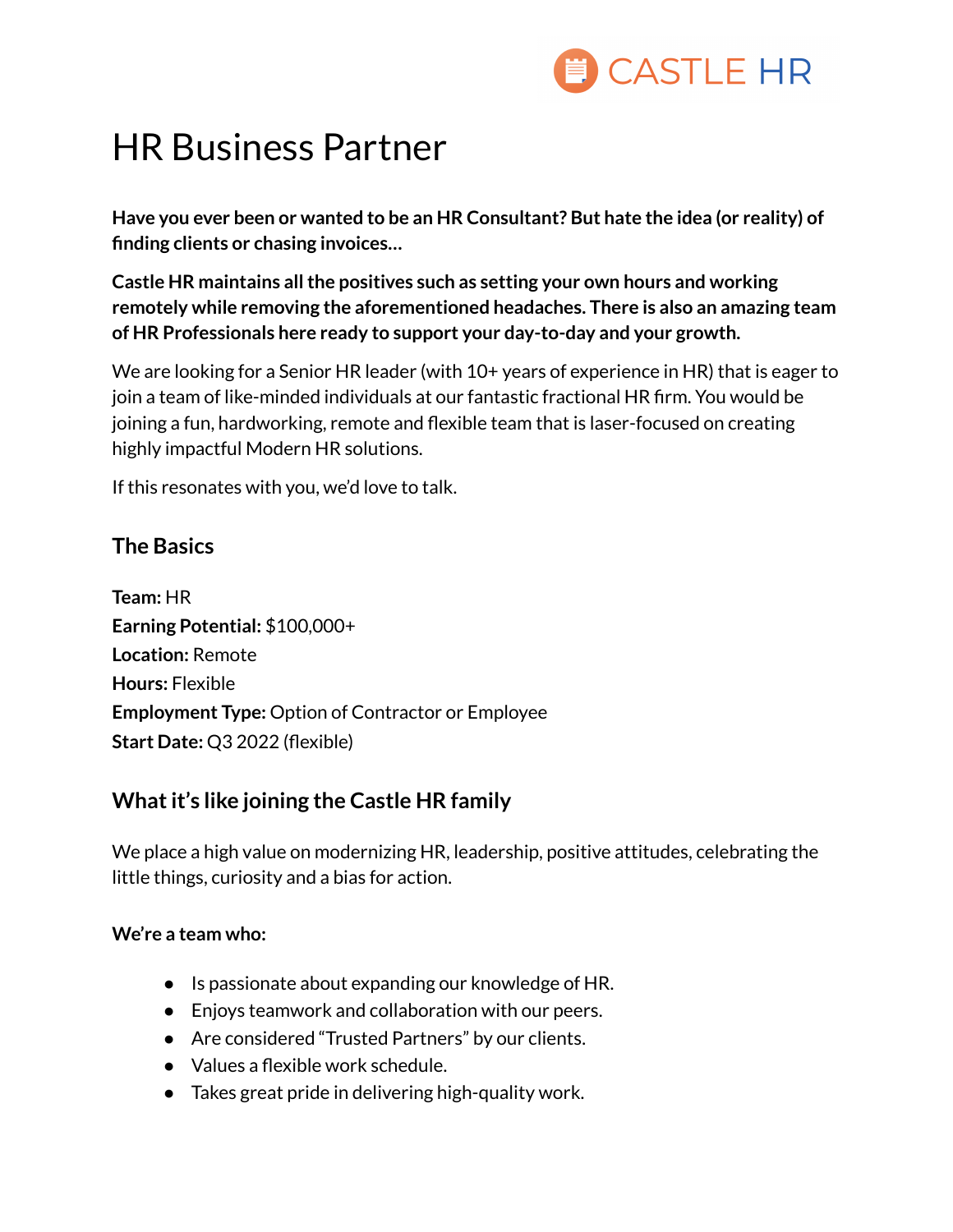

#### **How we will set you up for success:**

- Our complete onboarding program quickly gets you up to speed on our processes, tools and software.
- We source growing companies that require your expertise to make their magic happen.
- You will have our whole team of HR Professionals beside you for support and encouragement.
- Wherever you are in your career, we'll support you with ongoing professional development opportunities.

#### **We do rewarding work that makes a big difference:**

- To your clients, you are a trusted advisor a valued extension of their leadership team.
- You will see the results of your work as your clients scale and succeed.
- You will help us expand our offering and solve future challenges.
- You choose your portfolio size to match your ideal work-life balance.

## **About this Opportunity**

Our team has more than 100 years of combined HR experience! That foundation lets us push the boundaries and modernize HR practices for our clients. Each HR Business Partner guides their portfolio along their respective modern HR journey by following Castle HR's proven roadmap.

We are always looking to improve HR practices (including our own!) and expand our offering. In this role, we'll be looking to you for ideas and suggestions based on your considerable experience and expertise.

### **Using Castle's Modern HR Roadmap, you will help your clients by:**

- Providing expert HR advice.
- Distilling and codifying their company values.
- Creating a fully compliant Employee Handbook that shows off their culture.
- Formalizing an onboarding experience that wows their new hires.
- Rolling out Modern Performance Reviews that level up their team.